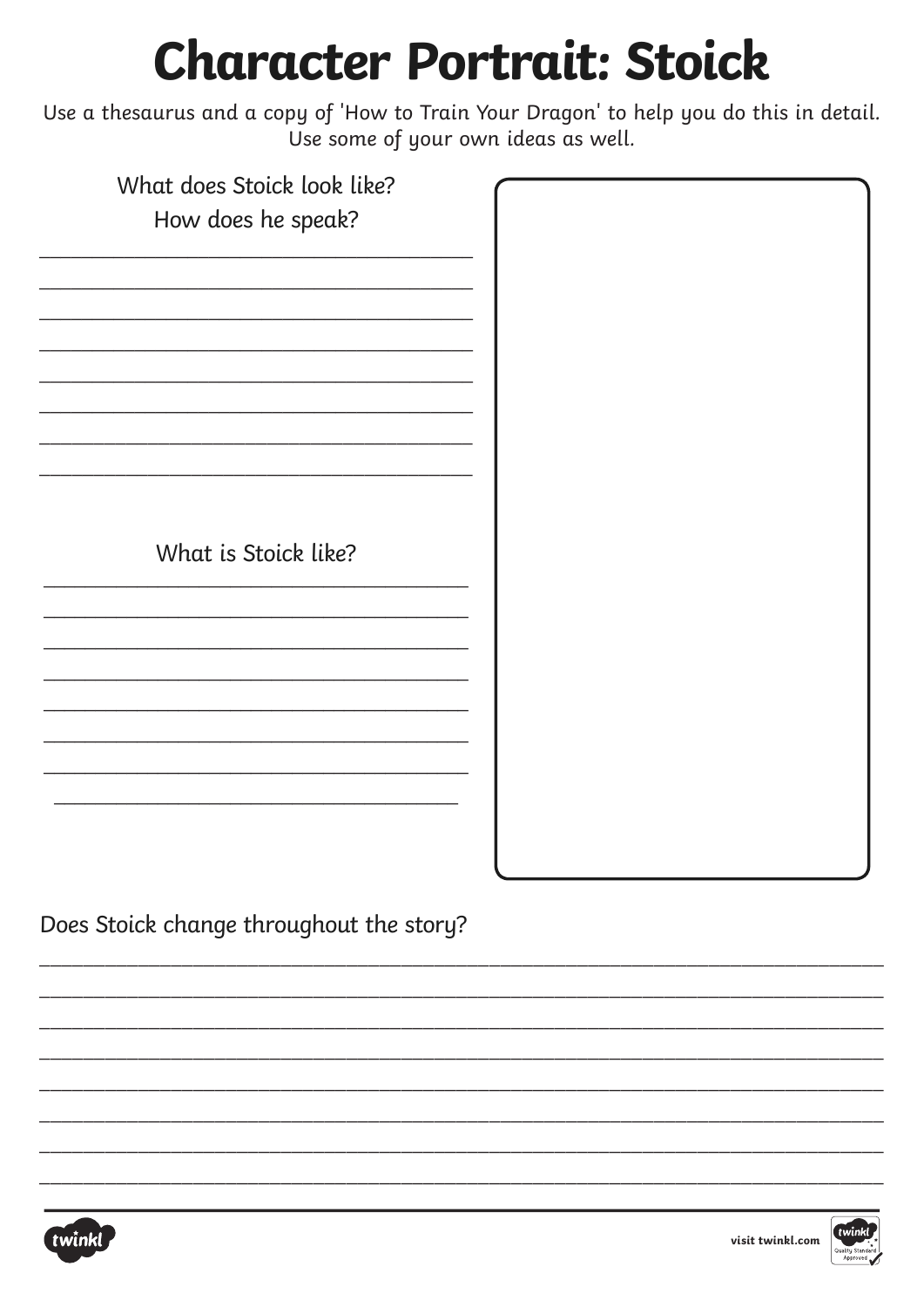## **Character Portrait: Stoick**

Use a thesaurus and a copy of 'How to Train Your Dragon' to help you do this in detail. Use some of your own ideas as well.

| Words and phrases about how Stoick<br>looks: |  |
|----------------------------------------------|--|
| Words and phrases about how Stoick acts      |  |
|                                              |  |

Would you like to be Stoick's friend? Give reasons why.